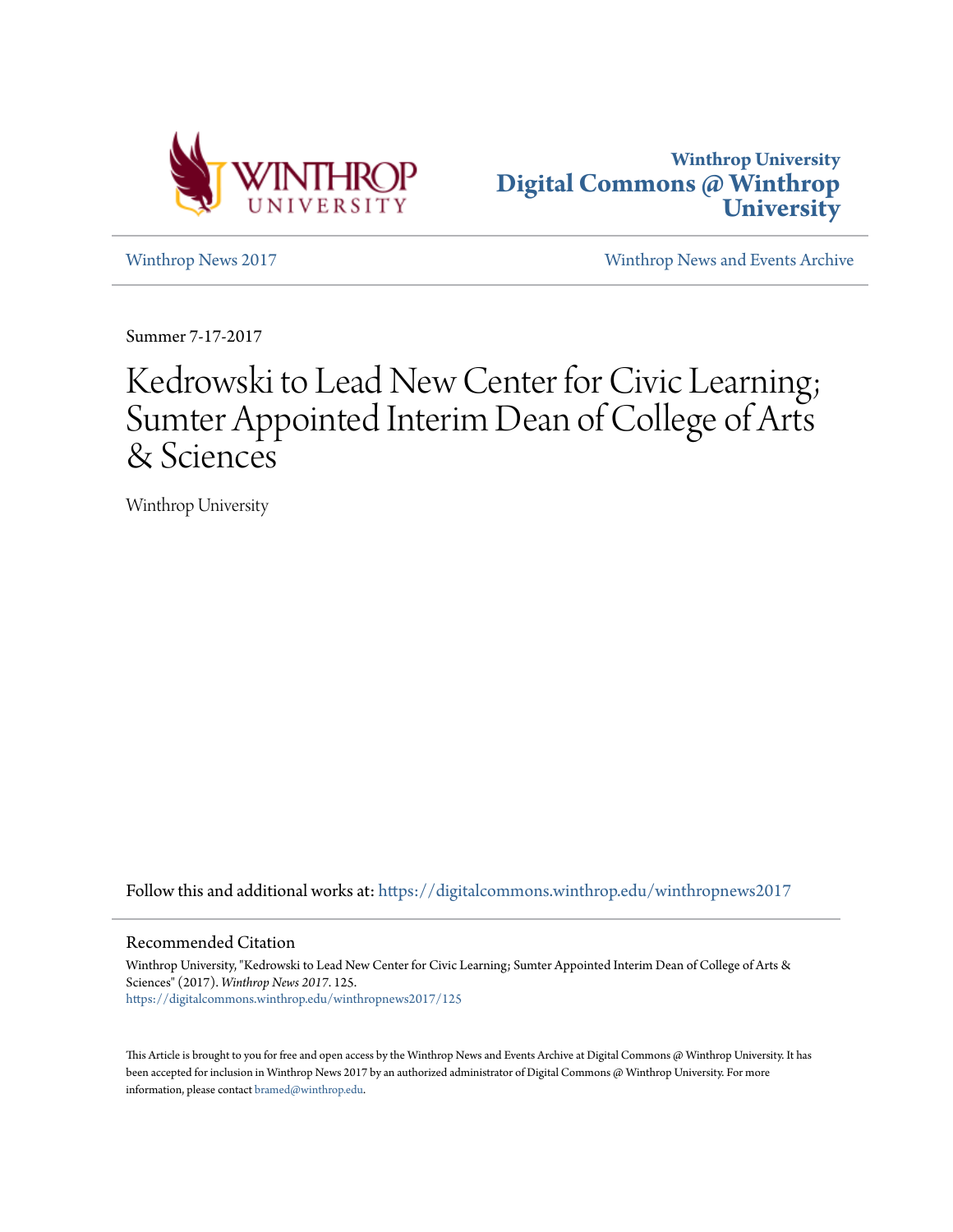WINTHROP UNIVERSITY

**AFFAIRS ATHLETICS GIVING**

07/17/2017

**ABOUT ADMISSIONS & AID ACADEMICS STUDENT**

**C** SHARE 上帝身上

All News

Archives

RSS News Feeds

Winthrop in the News

**Kedrowski to Lead New Center for Civic Learning; Sumter Appointed Interim Dean of College of Arts & Sciences**

## **Quick Facts**

Karen M. Kedrowski, currently dean of the College of Arts and Sciences, will begin a new role as executive director of the Center for Civic Learning, beginning Aug. 1.

 $\blacksquare$  The creation of the new center will extend Winthrop's successful efforts to engage campus, local, state, regional, and national communities in civic and civil discourse through policy analysis. **Takita F. Sumter, professor of biochemistry and** the inaugural Provost Faculty Fellow, will serve as interim dean of the College of Arts and Sciences.



ROCK HILL, SOUTH CAROLINA – Winthrop University officials announced that Provost and Executive Vice President for Academic Affairs **Debra Boyd** has appointed **Karen M. Kedrowski**, currently dean of the College of Arts and Sciences, to a new role as **executive director of the Center for Civic Learning**, beginning August 1, 2017. The creation of the new center will **extend Winthrop's successful efforts to engage campus, local, state, regional, and national communities in civic and civil discourse** through policy analysis; by hosting debates, political candidates, and other speakers from across the political and ideological spectrum; and by infusing civic values throughout the curriculum.

Karen Kedrowski



Takita Sumter

While Winthrop conducts a national search for a new dean, **Takita F. Sumter**, professor of biochemistry and the inaugural Provost Faculty Fellow, will serve as **interim dean of the College of Arts and Sciences**. More information about Sumter's new role will be forthcoming.

Kedrowski will provide leadership for the Center for Civic Learning, a new endeavor that will **capitalize on Winthrop's strong reputation for public service and community engagement**. Boyd noted that Kedrowski's extensive work as a university administrator and in civic education, politics and policy makes her extremely well-suited for this role: "Dr. Kedrowski understands how political systems and higher education work, and **Karen's leadership of the new center will rapidly move Winthrop forward in its mission to prepare students and others to be active, productive citizens in our democracy**."

"The new Center for Civic Learning is an exciting opportunity to **build on the momentum of the 2016 election cycle** and the excellent work underway across campus," said Kedrowski. "Together, we can **make Winthrop anational model of civic and political engagement**." In 2015-16, Winthrop hosted 10 U.S. Presidential candidates prior to the South Carolina presidential primary, and later, Winthrop was one of only 83 campuses nationwide to earn Voter Friendly Campus distinction by Campus Vote Project.

The center will **support the expansion of the reach and scope of the West Forum on Politics**